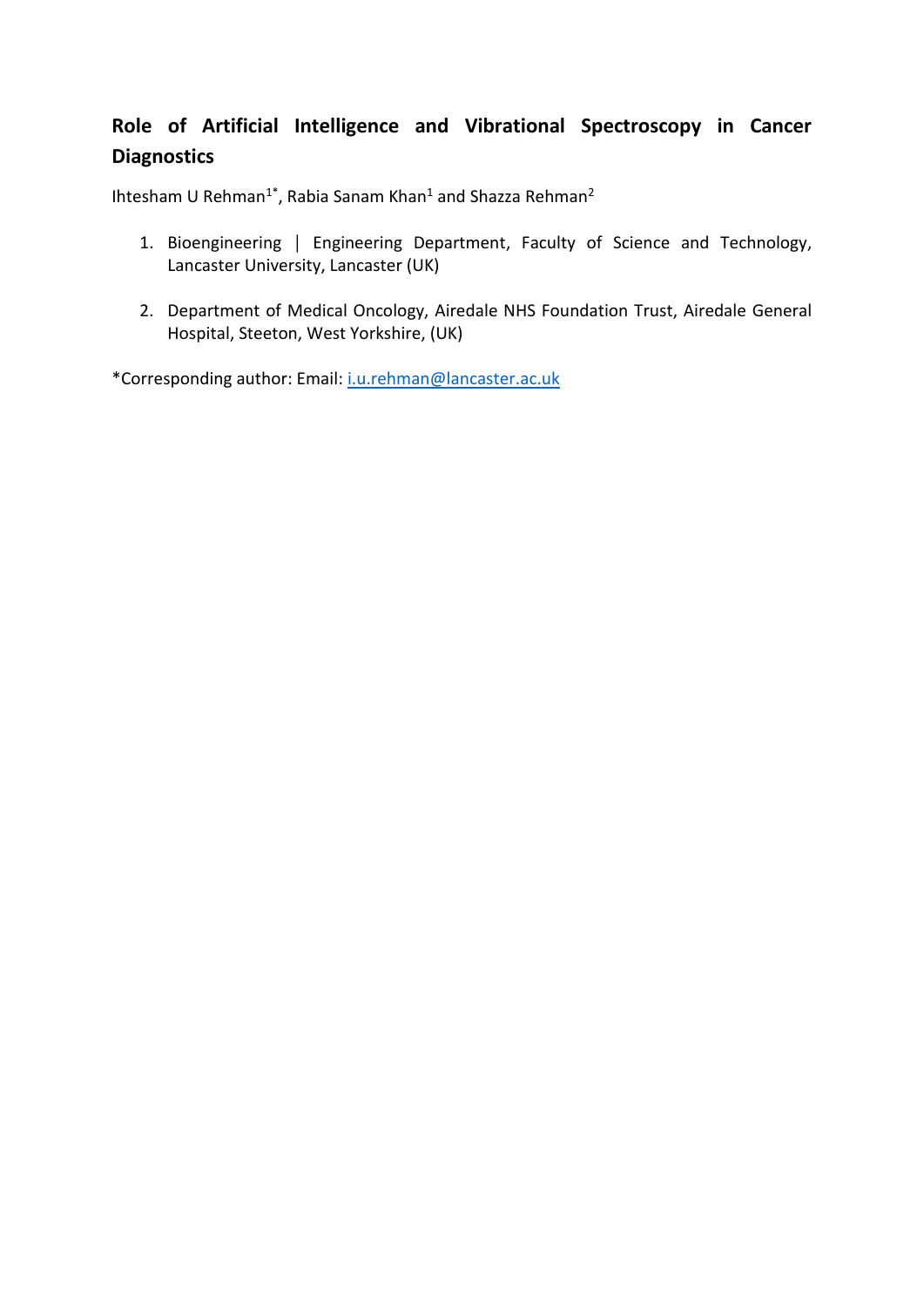### **Role of Artificial Intelligence and Vibrational Spectroscopy in Cancer Diagnostics**

### **Abstract:**

Raman and Infrared spectroscopic techniques are being used for the analysis of different types of cancers and other biological molecules. It is possible to identify cancers from normal tissues both in fresh and fixed tissues. These techniques can be used not only for the early diagnosis of cancer but also for monitoring the progression of the disease. Furthermore, chemical pathwaysto the progression of the disease process can be understood and followed. More recently, Artificial Intelligence (AI), Neural Network (NN) and Machine Learning are being combined with spectroscopy, which is making it easier to understand the chemical structural details of cancers and biological molecules more precisely and accurately. In this report, these aspects are being outlined by using breast cancer as a specific example.

### **Keywords:**

Raman spectroscopy, breast cancer, artificial intelligence, machine learning, neural network, Principal Component Analysis

### **Article highlights:**

- 1- Analysis of breast cancer using Raman spectroscopy
- 2- Principal Component Analysis of spectral data of breast cancer
- 3- Cluster analysis of normal and cancerous normal breast tissue
- 4- Role of artificial intelligence and machine learning.
- 5- Early diagnosis and monitoring of the progression of cancer.

### **Introduction:**

Tumorigenesis is a complex dynamic process accompanied by changes in the chemistry and biochemistry of cells, tissue and the microenvironment [1]. If these changes can be monitored and quantified over time before morphological or systemic expression of the disease, diagnosis can be done at a much earlier stage, improving prognosis. The information required for this spans over a number of biological levels from molecular structure to tissue composition. Raman and infrared spectroscopic techniques collect highly specific information making these suitable for cell and tissue analysis. This approach may help not only in early diagnosis but also in characterizing the disease state at various points of its progression. This is critical in planning the therapeutic approach of individual patients. To understand chemical structural properties of cancer and associated changes with the progression of disease, it is important to understand the biology and chemistry of the cancer. [2]

Most cancers (approximately 90%) are carcinomas. This can be explained by two factors: cell proliferation mainly occurs in epithelia, and they are more frequently exposed to various forms of physical and chemical damage that favour the development of cancer [3]. Dedifferentiation or anaplasia denotes the loss of normal characteristics, which may be attributed to chemical structure and these chemical structures can be very well studied with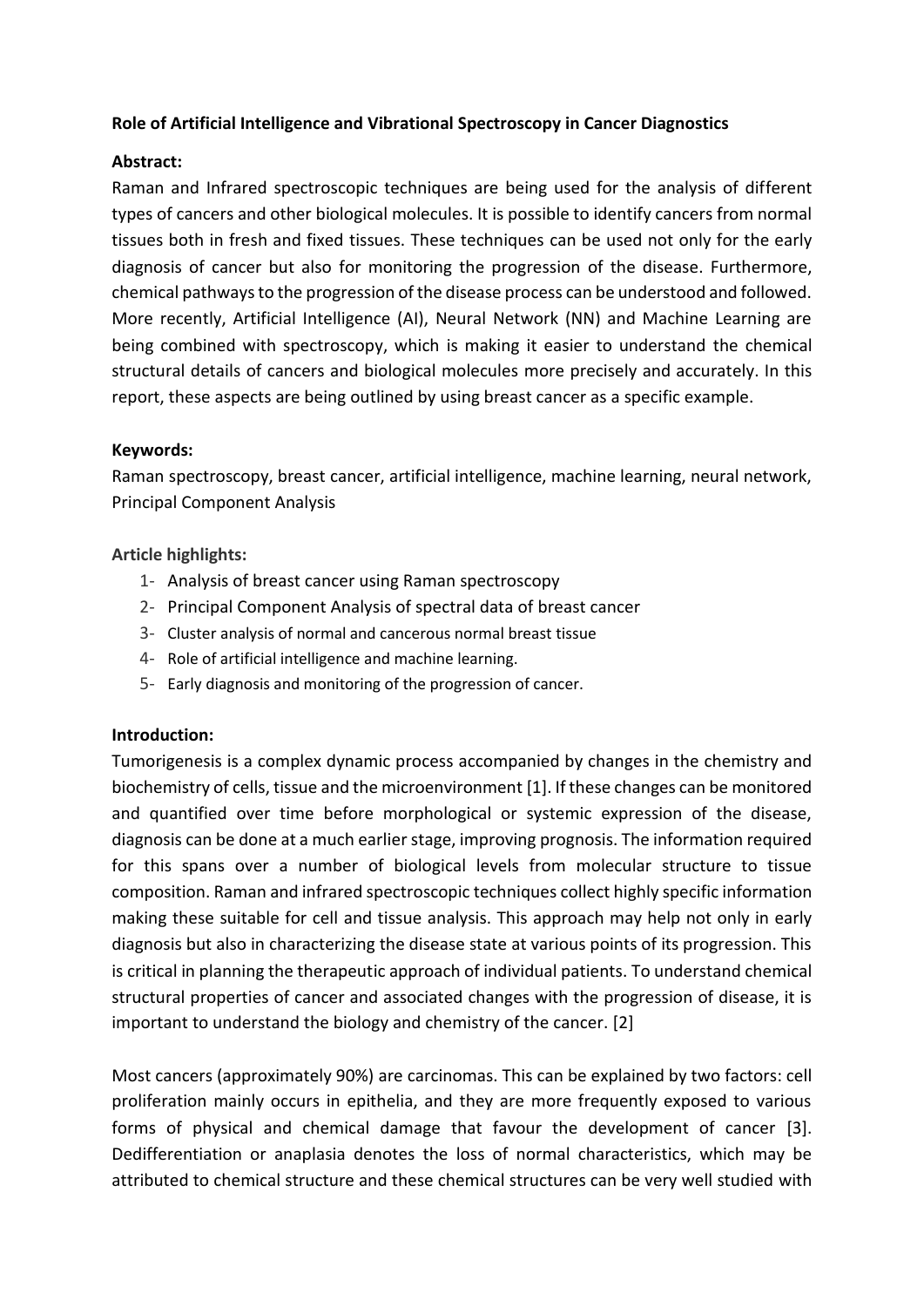the use of spectroscopic techniques. These techniques can help in identifying and establishing a chemical pathway by which the cancer progresses. The biological pathway of cancer progression is very well established, but the chemical pathway is still a matter of debate. It is strongly believed that vibrational spectroscopy offers excellent potential to study the chemical structural characteristics of the biological tissues. This is only possible if the spectral bands are precisely and accurately assigned to specific chemical bonds and functional groups.

In recent years, applications of IR and Raman spectroscopy have increased a great deal, the application of these spectroscopic methods on biological studies, particularly on clinical studies related to malignancy, and cancer detection has attracted significant attention among both clinical and non-clinical researchers. These methods have been reported on several biological tissues including bone[4-6], skin[7-9], colon[10], lung[11,12], breast[13-18], heart[19,20], cornea[21,22], liver[23,24], prostate[25,26], gastric[27,28], larynx[29], oral[30,31], bladder[ 32], endometrium[33 ], multiple sclerosis [34] and brain [35].

Spectroscopic techniques have immense potential in the diagnosis of human diseases including infections, inflammatory conditions and various cancers. Currently, although imaging can aid in diagnosis of many disease processes, histopathological tissue diagnosis remains the gold standard for diagnosis of most clinical conditions. In this respect, spectroscopic techniques can be of immense value to aid histopathological diagnosis.

The spectroscopic measurements can often be carried out with minimal sample preparation or need for consumables. Unlike IR spectroscopy, the material may absorb power from the laser or be induced to release part of its own power. Both cases are associated with a displacement between energy levels resulting in a shift in frequency between the incident and scattered radiation.

The spectra represent molecule specific peaks that are sensitive to composition, stress state, orientation and concentration. Namely, the spectra are a fingerprint of the material based on its chemical composition and structure. Its features are interpreted as a function of control variables; either light (amplitude, frequency, etc.) or of the sample (change of physical properties). The extraction of quantitative data from the spectra therefore requires a reference. Having an appropriate control is essential for the reliable discrimination of spectra.

In literature, significant information is available to clinicians and spectroscopists, including clinical, biological and biospectral chemical data and outputs of related spectral imaging. A combination of this data provides information that requires precise and accurate evaluation of pathology, chemical changes that may occur due to the progression of the disease process either for early diagnosis or monitoring of the disease process. To bring the entire process from "lab to patients" there is a need to understand the entire process in a rapid and accurate way that can be added to the armoury of pathologists and clinicians that will help in avoiding misdiagnosis. To achieve this, employment of artificial intelligence, computer aided diagnosis;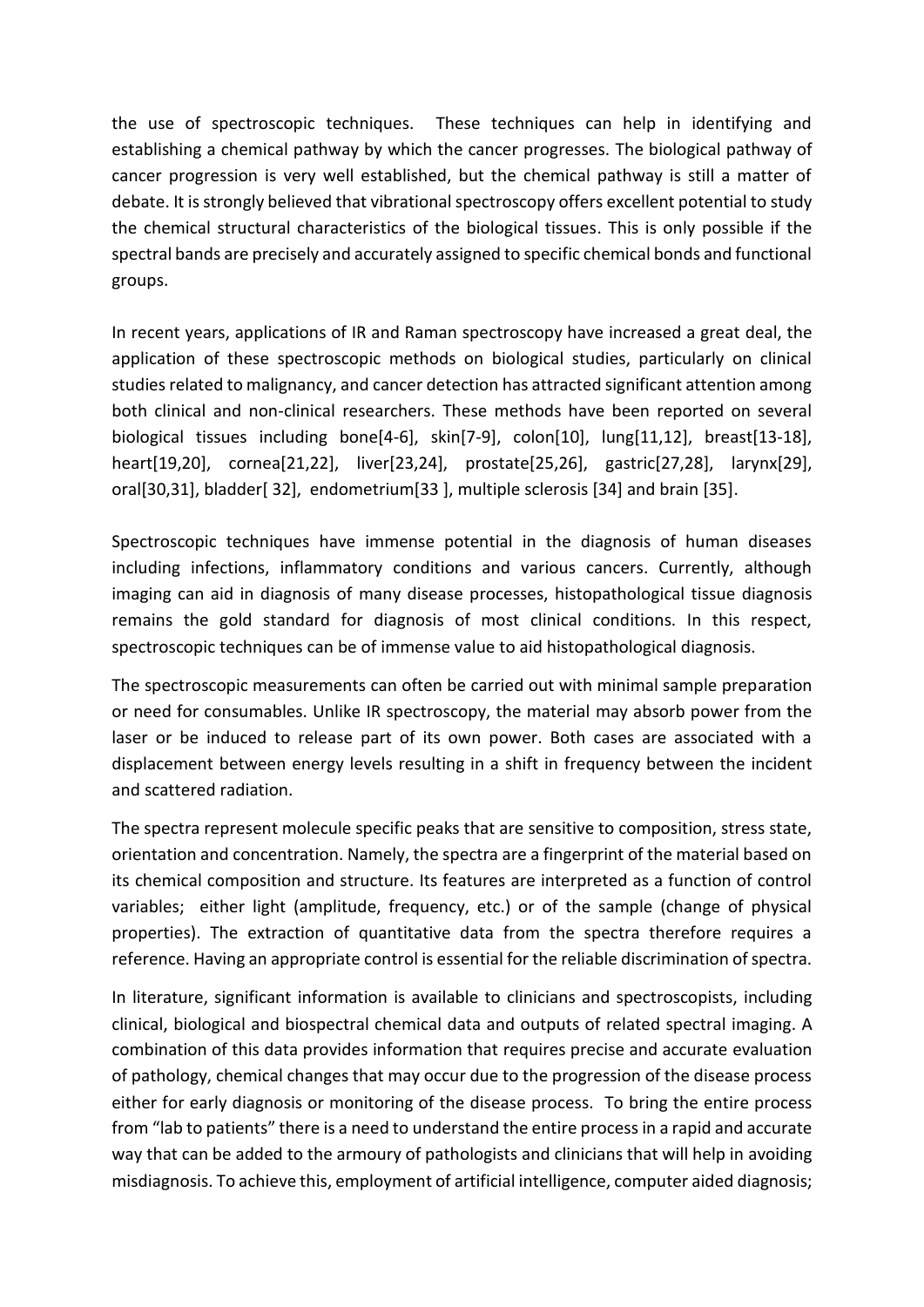machine learning and artificial neural networks will play a pivotal role in the future. A combination of these methodologies will help in developing learning algorithms capable of analysis and interpretation of clinical data and in integrating them into categorized, defined outputs.

## **Spectroscopic evaluation of cancer progression:**

It is widely believed that cancer progression can be modelled using 'somatic evolution theory' [36]. The theory describes the tissue and substrate constraints applicable to the landscape in which evolution takes place. The tissue constraints represent both intracellular and extracellular changes and control initial tumour growth. Once the tumour has grown to a certain critical size, progression is limited by substrate constraints. It is important to distinguish the two different development states as;

- the adaptive phase, during which tissue constraints may alone present identifiable markers in the spectra (early diagnosis)
- the active growth phase, where substrate constraints may provide a better measure of the 'stage' of cancer.

It is envisaged that mutations (intracellular changes) play a more permissive than a constructive role in progression, their mutual link to extracellular changes and substrate utilization mechanics establishes a positive feedback loop. This feedback loop has to be taken into account when limiting the number and type of constraints being measured and used in the spectra [36].

Actively targeting either constraint can be a problem as the evolutionary landscape of cancer is highly complex, dynamic and heterogeneous. The effects of cancer progression extend beyond the primary tumour boundary even before it reaches a metastatic state. However, due to this heterogeneity, the products of the cancer and cancer-associated cells (both signalling pathways and metabolites) and their substrate utilization rates may remain regional and occur in temporary bursts. It is clinically unfeasible to collect Raman spectra from a large number of focal planes or over an extended time period during diagnosis. This raises two important considerations for reliable diagnosis [37];

- i. How to select the location(s), size and number of focal spots for spectra collection that are truly representative of the cancer population
- ii. Out of the variables of location and time, is it possible to fix one, i.e. are there any constraints that are time-independent

There are some key points in defining the corresponding functional groups of every spectral peak. These points can play an outstanding role in the process of characteristic peak analysis, and they are of an outstanding importance in the process of having a clear understanding from the spectroscopic technique. There is a considerable amount of studies on spectroscopy of cancer tissues and the use of this technique is growing rapidly. There is a growing need to identify key spectral peaks and to correctly assign them to their respective chemical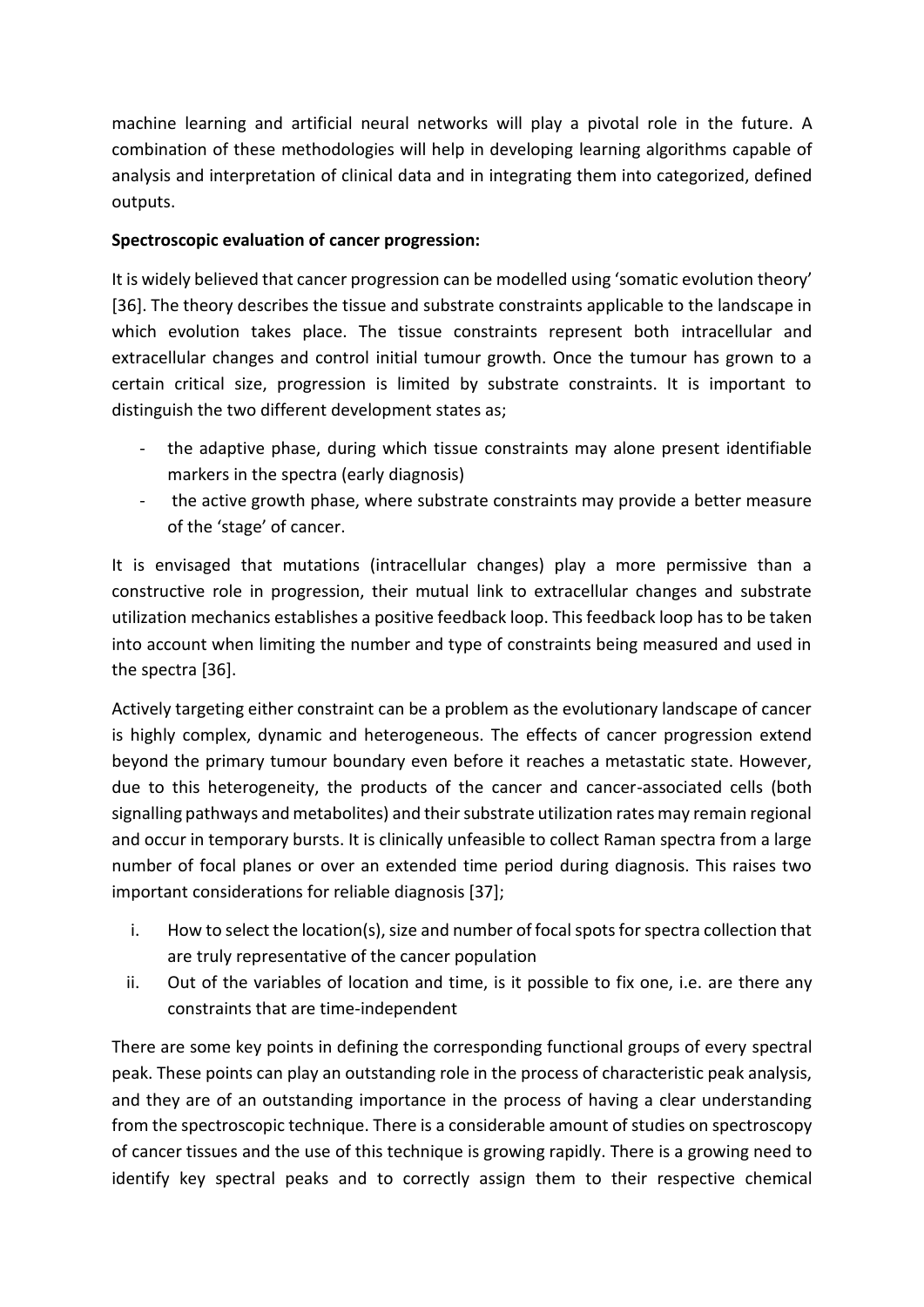structures. Therefore, it is of utmost importance to have a trustable spectral database widely available to researchers working on vibrational spectroscopy of biological molecules. In addition, it is equally important to have an approach which provides quantitative analysis as rapidly and precisely as possible.

# **Analysing cancer with a combination of spectroscopy, machine learning and artificial intelligence:**

Just to highlight, substantial changes in chemical structure that are caused by cancer and their different grades and subtypes using vibrational spectroscopy can be more precisely picked up with a combination of spectroscopy, machine learning and artificial intelligence. The spectra data on breast cancer given in figures 1 and 2 highlights the importance of FTIR and Raman spectroscopy, chemometrics analysis and their outstanding clinical potential. It is clear that more understanding is required to improve the technology and facilitate its clinical use and data processing. As stated earlier, the role of spectroscopy in analysis of biological molecules has increased significantly over the last decade and more and more clinical studies are being reported. To accomplish more clinical multidisciplinary collaboration between researchers, companies, and clinicians is crucial.

### **Analysing breast cancer with Spectroscopy and AI:**

Both infrared and Raman spectroscopic techniques in combination with artificial intelligence is the future with early and precise diagnosis and monitor progression of disease processes and analysing biological molecules.

While analysing normal tissue and breast cancer tissue with Raman spectroscopy in combination with Principal component analysis applied to the general spectral region, a clear separation and grouping was achieved with the PC-1 and PC-2 accounting for 57% of the variance, as it can be seen in Figure 1. The loadings associated with these principal components identified the following peaks as responsible for the grouping and separation: 2884, 1583, 1450, 1336, 1245, 1159, 1122, and 1004 cm<sup>-1</sup>.

The peak located at  $\approx$ 2884 cm<sup>-1</sup> has been assigned to the CH<sub>2</sub> and CH stretching of lipids and proteins and was identified to contribute more in the cancer area in comparison with normal breast. This difference in content might be caused by the accelerated and active cell component production, which is characteristic of cancer development and progression [38].

The peak at  $\approx$ 1583 cm<sup>-1</sup> has been associated with tryptophan and the C=C bending mode of phenylalanine[185] and presented greater intensities on the cancer samples. This component forms a part of proteins and its contribution might be associated with the structural components in highly dense samples. This behaviour was confirmed by the peak at  $\approx$ 1450  $cm<sup>-1</sup>$  also presenting higher intensities than the normal counterpart and which is representative of the  $CH<sub>2</sub>$  bending characteristic of malignant tissues [38].

Furthermore, the peak at 1000-1004  $cm<sup>-1</sup>$  presented greater contributions in cancerous samples and was assigned to phenylalanine [38]. Different authors focus on this peak as a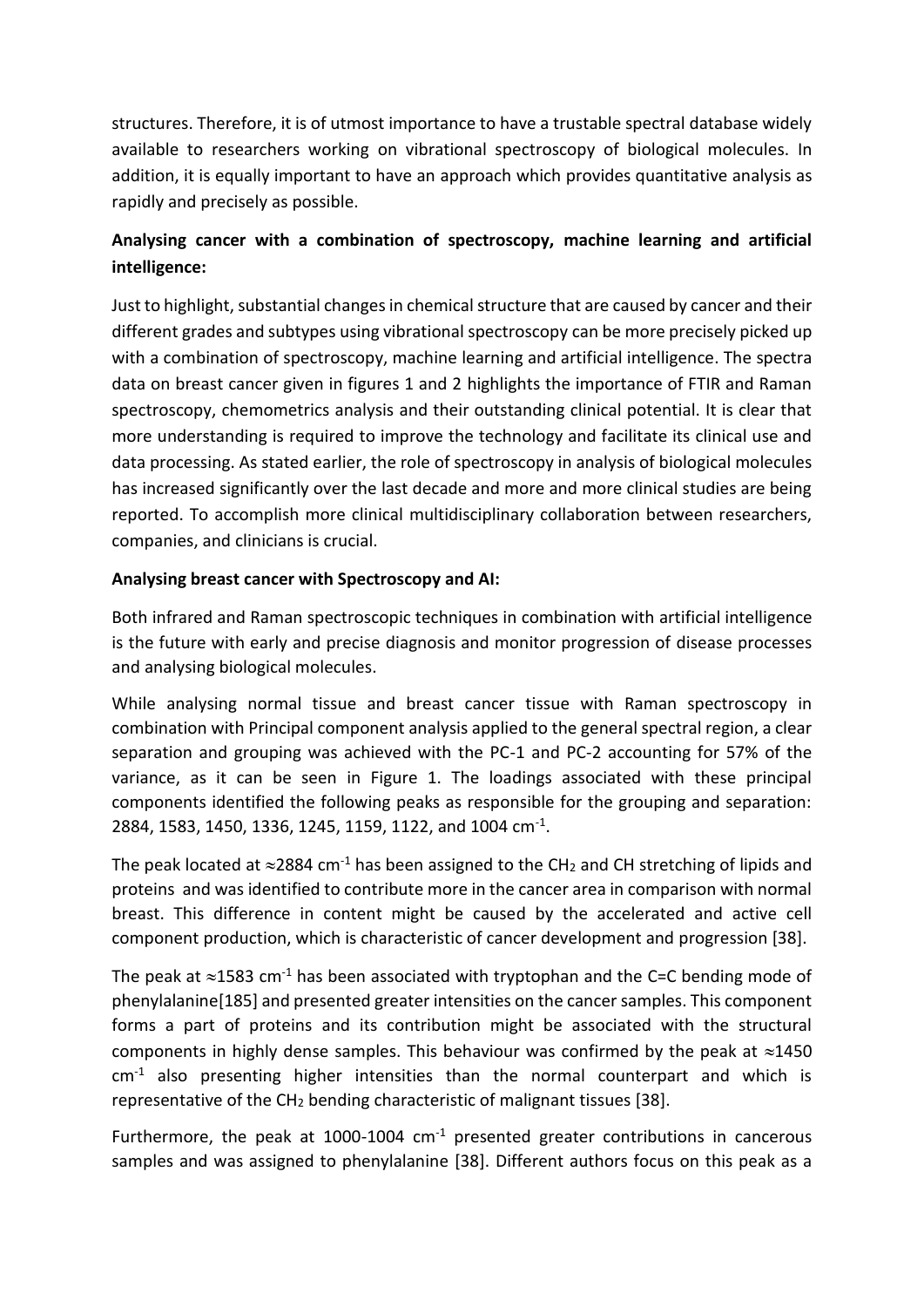collagen specific assignment. The literature has reported collagen fibre deposition, rearrangement of fibres and overproduction occurring when tumours develop and grow [39]. Consequently, an increase of intensity in peaks associated with stromal overproduction were expected as classifiers of cancerous samples. Nonetheless, stromal components were an important and dominant part of the normal breast sections and they could have been included in the Raman acquisition. Besides, a phenylalanine assignment can be correlated to proteins and structural components of the epithelial cells.

Similar trends were found when analysing normal and breast cancer samples with FTIR. When compared, the spectral profile of both tissue types presented characteristic bands associated with the presence of carbohydrates, lipids, nucleic acids and proteins as shown in Figure 2. Overall, the bands found in the cancerous area spectrum are shifted towards lower wavenumbers in comparison with the normal breast bands. This downshift has been reported in cancerous samples by different research groups as well [40,41].

Furthermore, differences in the intensity of peaks were identified between normal and cancerous tissues as seen in Figure 2. The cancerous area spectra had a higher overall intensity which suggested biochemical changes associated with the disease. The increased intensity in C-H bands can be considered as an indicator of an increase of cellular components such as lipids, nucleic acids and proteins. Likewise, the shifting and increased intensity in the 1700-1500  $\text{cm}^{-1}$  area associated with nucleic acids and amide-stretching peaks might suggest changes in the conformational structure of proteins in the cancerous tissue [14].

When PCA was applied to the spectral general region, good separation was obtained with principal component 3 and 5, accounting for 15% of the variance as is seen in the score plot presented in Figure 2. In this figure, a clear grouping can be seen for the cancerous area and the normal breast. CA and NB samples are presented at opposite sides of both principal components axes. The peaks responsible for the separation of cancerous and normal tissue on the score plots are 3275, 2963, 2916, 2849, 1669,1633, and 1530, cm<sup>-1</sup>.

While applying the PCA model, created by using the whole spectral range and validated using Linear discriminant analysis (LDA), a sensitivity of 92% and specificity of 86% were each confirmed. In addition, cluster analysis was performed for the cancerous area and normal breast samples. The analysis was set up to recognize 10 clusters to facilitate separation as seen in Figure 3. The fourth cluster presented in plot D is formed by most of the normal breast samples. However, some of the normal samples are located on B, E, and H. The infiltration of normal samples into a cluster mainly formed by cancer samples confirmed the heterogeneity of our cohort. The cancerous samples analysed with this method represented different grades and subtypes, and as a result, present different characteristics that might resemble the normal tissue. Therefore, the clustering of both type of samples.

Deep Learning Spectroscopy: Neural Networks for Molecular Excitation Spectra. In this study, Deep learning methods for the prediction of molecular excitation spectra are presented. For the example of the electronic density of states of 132k organic molecules, three different neural network architectures: multilayer perceptron (MLP), convolutional neural network (CNN), and deep tensor neural network (DTNN) are trained and assessed. (48)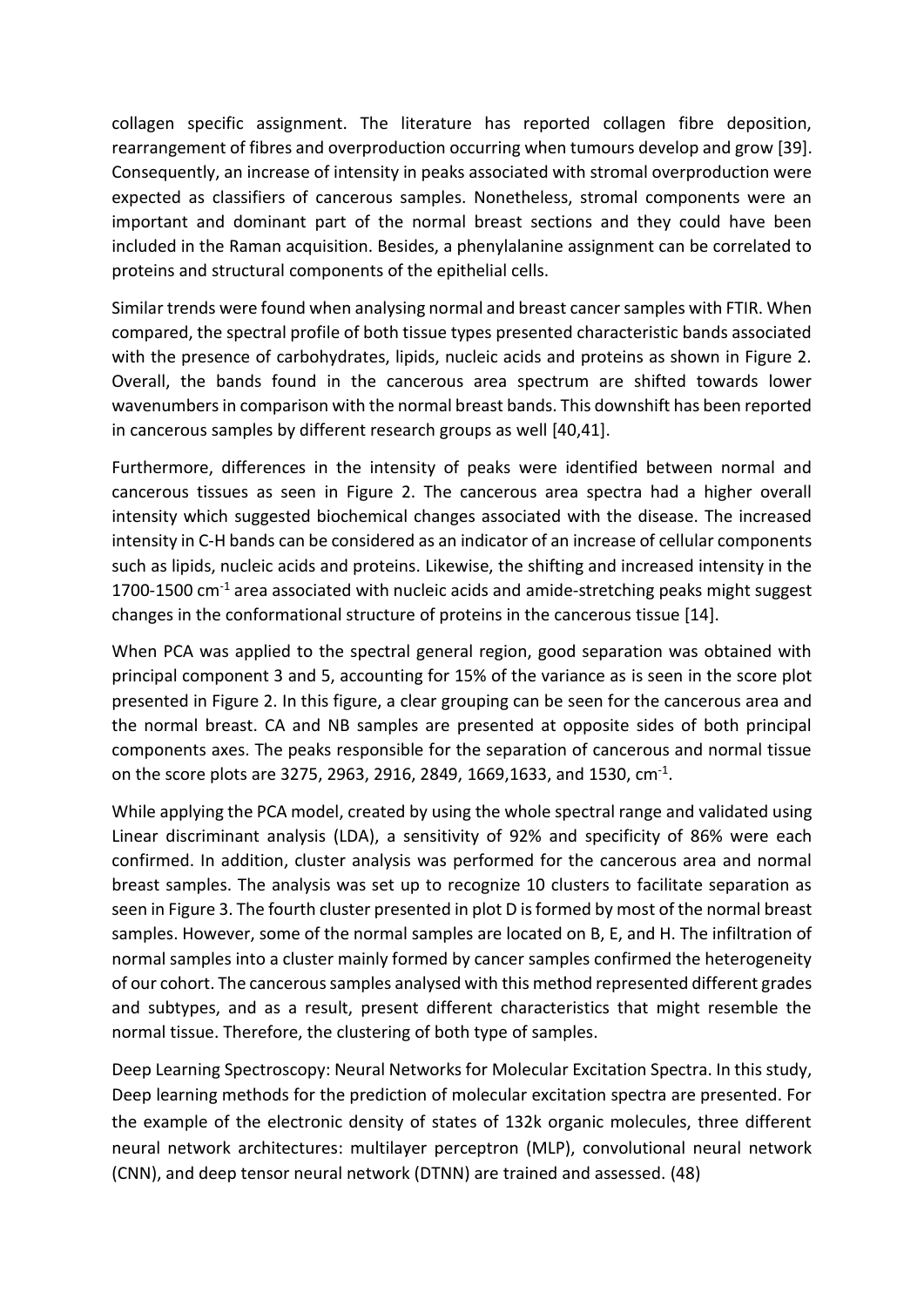Support vector machines (SVM) in near infrared (NIR) spectroscopy have been employed to study model complex non-linear boundaries through the use of adapted kernel functions. They have been introduced in chemometrics and have proven to be powerful in NIR spectra classification. In this study, they highlighted one of the major drawbacks of SVM, which is that training the model requires optimization of the regularization and kernel meta-parameters in order to control the risk of overfitting and the complexity of the boundary. They proposed a methodological approach to guide the choice of the SVM parameters based on a grid search for minimizing the classification error rate but also relying on the visualization of the number of support vectors (SVs). Their optimized SVM models were quite parsimonious, relying on 8 and 35 support vectors respectively, and good classification performances were obtained (classification rate of 98.9% and 91% on the test sets, respectively). (49)

Applications of THz laser spectroscopy and machine learning for medical diagnostics have been reported which allows analysing molecular rotations associated with hydrogen bond breaking. By using the optimization algorithm, they carried out the classification of THz spectra of the most informative areas obtained in-vivo from the lymphedema-affected leg tissue (result of surgery) and obtained from healthy leg tissue. The results adequately show the separation of lymphedema tissues from healthy tissues in the space of the principal components (50)

The use of a self-learning classifier would be an ideal next step for this research. In general, terms, in the training stage, a model is created containing several rules. These rules encompass relevant information that is characteristic of specific classes, for example, the relevant database of the normal and malignant breast tissue biochemical behaviour identified in this work. When new data is included in this model, it should evolve and produce more accurate classification rates, adapting and improving the robustness of the final model.

Additionally, once the new and improved algorithm has been improved, the new classification algorithm could be tested in different fixated samples. These systems will then provide the opportunity of immediate feedback to clinicians and pathologists, significantly improving patient care. This will help in increasing confidence among the clinicians and rapidly bringing these techniques to the armoury of surgeons, oncologists, and pathologists.

### **Conclusion:**

To summarise, vibrational spectroscopy combined with data mining and machine learning has the potential to offer a real-time analysis in biological samples, including cancer, with excellent accuracy and is capable of maintaining this accuracy for early diagnosis and monitoring of the progression of disease. Moreover, FTIR and Raman spectroscopic techniques can provide practitioners and researchers with chemical information reflecting changes at tissue and cellular levels. In clinical practice, these changes influence the treatment strategies. In practical research, these insights help to understand carcinogenesis and invasive progressions, accelerating the development of new treatments.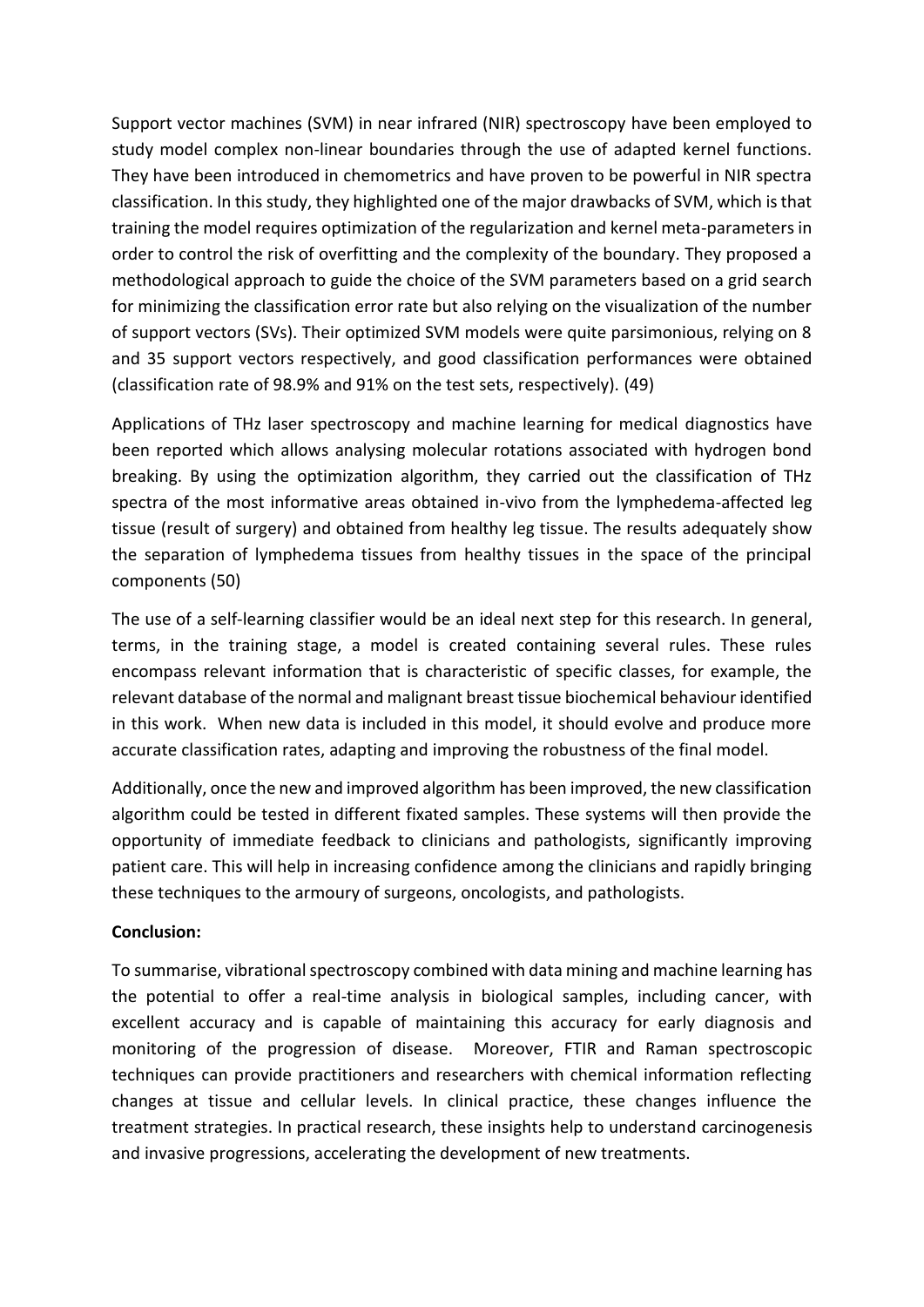### **Expert opinion**

Employing different methodologies for precise and rapid analysis through big data management techniques and working in partnership with clinicians is a way forward for all new researchers exploring the use of vibrational spectroscopy to study cancer and other disease processes. These will help in understanding the chemical pathway to the progression of disease opening possibilities of early diagnosis and continuous monitoring. It would be interesting to carry these findings further and focus some research on improving the sensitivity and specificity of the prediction model.

This could be achieved using machine learning and taking advantage of the big cohort data. The use of artificial intelligence and machine learning can represent an important tool in the spectroscopic analysis of vibrational data. The combination of vibrational spectroscopy and these strategies and algorithms can offer an effective and low-cost solution to healthcare and diagnostics.

Machine learning approaches consist of a combination of several classification systems. The use of several classifiers allows an improvement in the accuracy of the classification. These algorithms are designed to maximise the number of accurate classifications. Ideally, artificial intelligence (AI) and machine learning algorithms should be able to adapt to new data without retraining. AI and machine learning have been widely used in different fields using vibrational spectroscopy data, for example, the analysis of ovarian and breast cancer tissue, cervical cytology, food analysis, drugs concentrations, and soil analysis  $[42 - 47]$  and this trend is increasing rapidly.

A pathway depicting the pathway to combine vibrational spectroscopy with AI and ML has been suggested in Figure 4, which has immense potential in predicting various stages of different disease processes, in particular, with cancer diagnosis, staging and designing treatment. This will result in improved patient care pathways. A wealth of data now exists, describing chemical structural changes associated with various human disease conditions, including cancers. There still is the unmet need for creation of a single comprehensive and standardised database of these chemical change spectra for future applications and reference from where both the AI and ML can play a pivotal role in clinical applications. In addition, machine learning and data mining approaches have been advancing rapidly in recent years, with exciting new applications and it is anticipated that in the near future these combined approaches will provide a number of solutions not only to tackle cancer but also to facilitate a clearer understanding of other disease processes and biomaterials in a way that allows tailoring drugs and materials for a number of specific clinical applications.

### **Acknowledgement:**

Use of spectra data from the thesis of my PhD student, Daniela Lazaro Pacheco, is greatly acknowledged.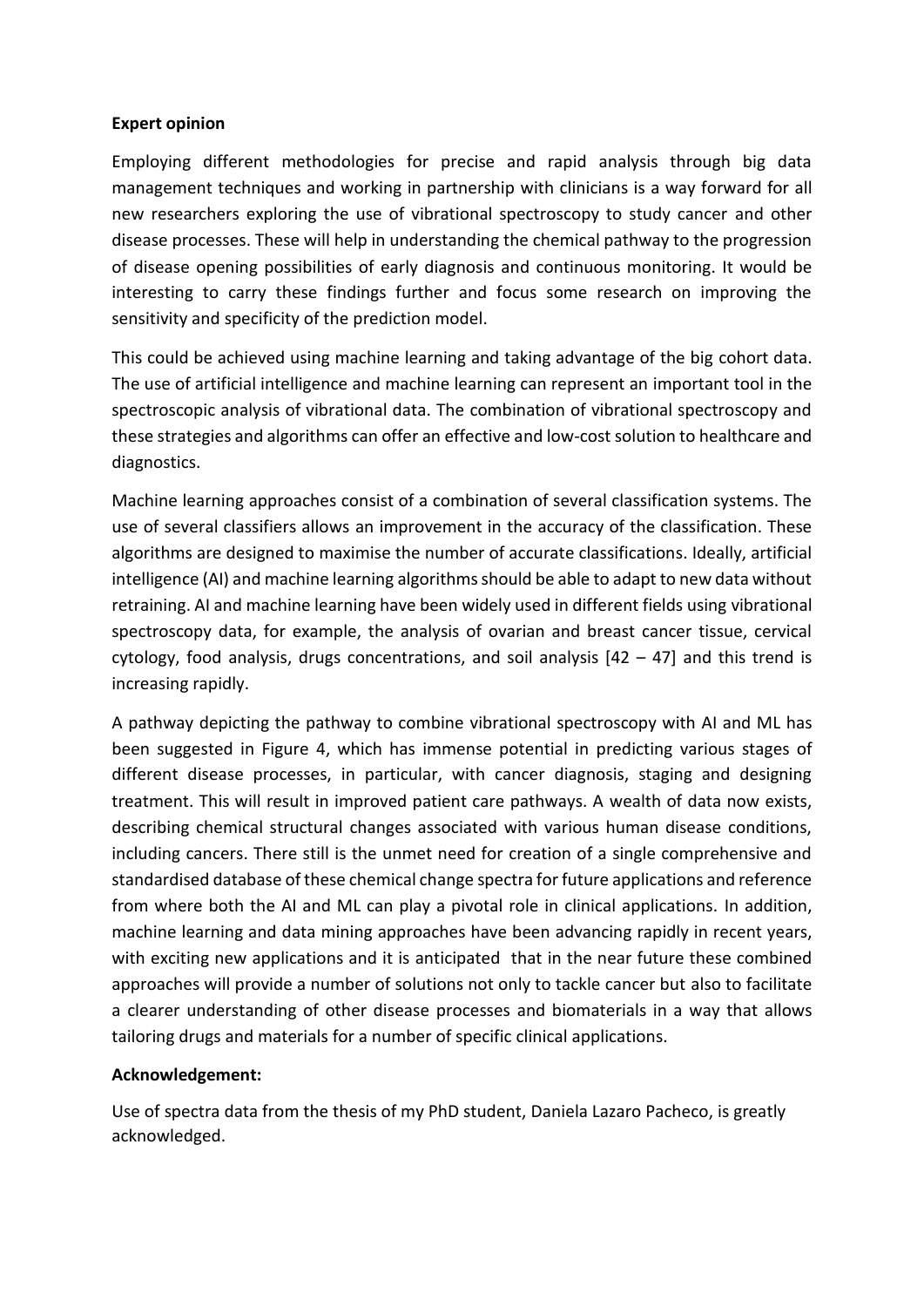

Figure 1; Principal component analysis on the general region (4,000-400 cm<sup>-1</sup>). (A) Score plot using PC-1 and PC-2 accounting for 57% of the variance, (B) Average Raman spectral profile for breast cancer and normal breast. Dotted lines represent the peaks found as responsible for the separation based on the loadings presented in C&D, (C) PC-1 Loading, (D) PC-2 loading.



Figure 2; Principal component analysis of the general region (4,000-675 cm<sup>-1</sup>). (A) Score plot using PC-3 and PC-5 accounting for 15% of the variance, (B) Average spectral profile for breast cancer and normal breast. Dotted lines represent the peaks found as responsible for the separation based on the loadings presented in C&D, (C) PC-3 Loading, (D) PC-5 loading.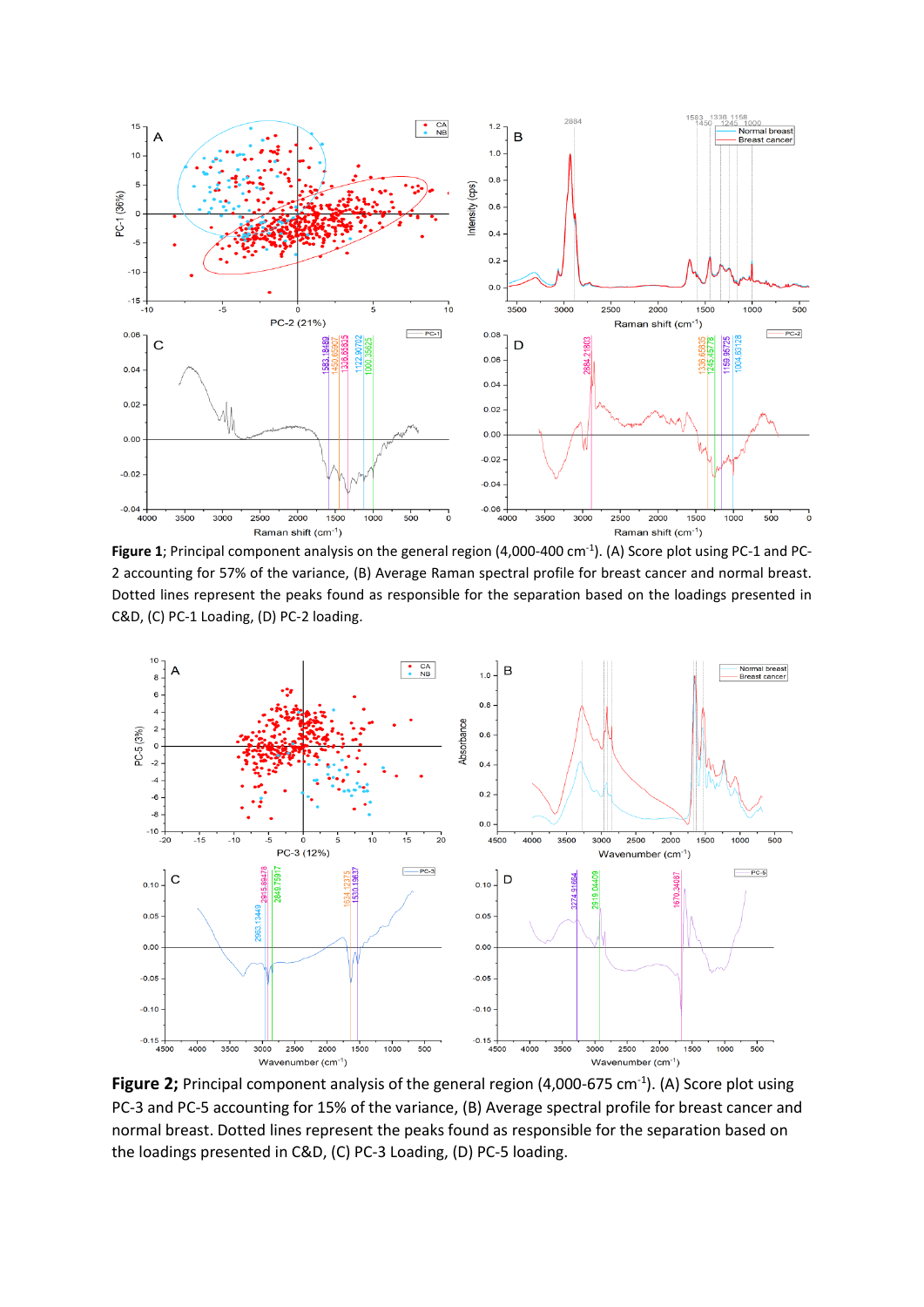

**Figure 3;** Cluster analysis of Cancerous area (CA) and Normal breast (\*\*\*\*NB\*\*\*\*). The analysis was set up to identify ten groups presented from A to J.



Figure 4; A pathway to cancer diagnosis by using vibrational spectroscopy and artificial intelligence.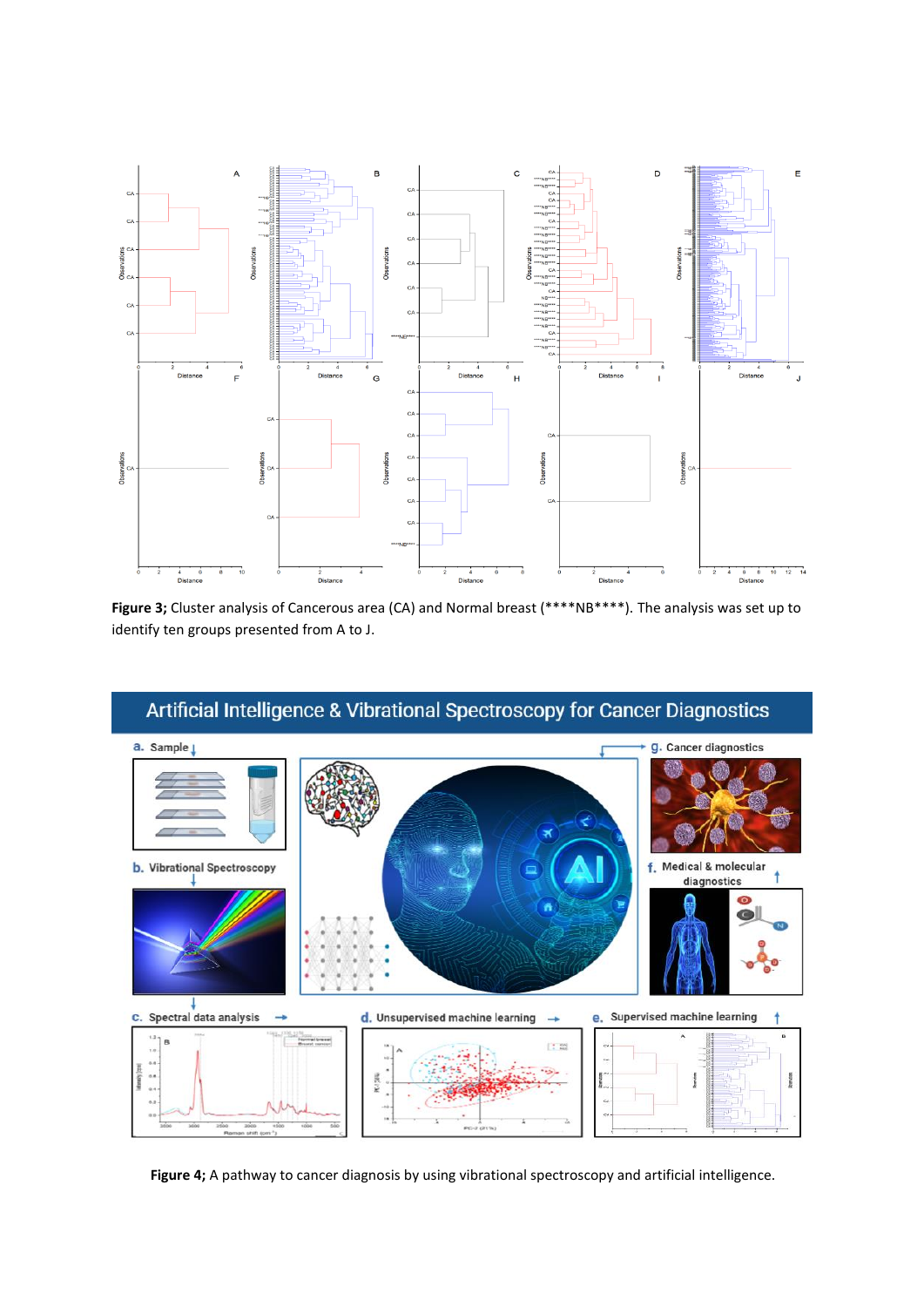#### **References:**

- 1. M. Wang, J. Zhao, L. Zhang, et al., Role of tumor microenvironment in tumorigenesis; J Cancer. 2017; 8(5): 761–773. doi: [10.7150/jca.17648](https://dx.doi.org/10.7150%2Fjca.17648)
- 2. IU. Rehman, Z. Movasaghi, S. Rehman, Title: Vibrational Spectroscopy for Tissue Analysis, Series in Medical Physics and Biomedical Engineering, CRC Press; A Taylor and Francis Book, ISBN 978- 1- 439-3608-8, October 2012
- 3. GM. Cooper and MA. Sunderland, The Cell: A Molecular Approach. 2<sup>nd</sup> edition, Sinauer Associates (2000), ISBN-10: 9780878931064
- 4. IU Rehman, R. Smith, L. L. Hench and W. Bonfield; Structural evaluation of human and sheep bone and comparison with synthetic hydroxyapatite by FT-Raman Spectroscopy, Journal of Biomedical Materials Research, Volume. 29(10), Pages 1287-1294. DOI: [doi.org/10.1002/jbm.820291016](http://dx.doi.org/10.1002/jbm.820291016) (1995)
- 5. R. Smith and IU. Rehman, Fourier Transform Raman Spectroscopic studies of Human Bone, Journal of Material. Science; Materials in Medicine, Volume. 5, Issue no. (9-10), Pages. 775-778, DOI: [doi.org/10.1007/BF00120375](http://dx.doi.org/10.1007/BF00120375) (1994)
- 6. AF Khan, MA Younas, AS Khan, S Tabassum, AA Chaudhry, IU Rehman, Raman Spectroscopy of Natural Bone and Synthetic Apatites; Applied Spectroscopy Reviews; Volume 48(4), Pages 329- 355, DOI: [doi.org/10.1080/05704928.2012.721107](http://dx.doi.org/10.1080/05704928.2012.721107) (2013)
- 7. M. Larraona-Puy, A. Ghita, A. Zoladek, W. Perkins, S. Varma, I.H. Leach, A.A. Koloydenko, H. Williams, and I. Notingher, "Discrimination between Basal Cell Carcinoma and Hair Follicles in Skin Tissue Sections by Raman Micro-Spectroscopy," Journal of Molecular Structure. vol. 993, no. 1-3, pp. 57-61, (2011).
- 8. S. Sigurdsson, P.A. Philipsen, L.K. Hansen, J. Larsen, M. Gniadecka, and H.C. Wulf, "Detection of Skin Cancer by Classification of Raman Spectra," Ieee Transactions on Biomedical Engineering. vol. 51, no. 10, (2004).
- 9. WT. Cheng, MT. Liu, HN. Liu, and SY. Lin, "Micro-Raman Spectroscopy Used to Identify and Grade Human Skin Pilomatrixoma," Microscopy Research and Technique. vol. 68, no. 2, (2005).
- 10. W. Liu, Z. Sun, J. Chen and C. Jing, Raman Spectroscopy in Colorectal Cancer Diagnostics: Comparison of PCA-LDA and PLS-DA Models, Journal of Spectroscopy, Volume 2016, Article ID 1603609, 6 pages [,doi.org/10.1155/2016/1603609](http://dx.doi.org/10.1155/2016/1603609) (2016).
- 11. Y. Oshima, H. Shinzawa, T. Takenaka, C. Furihata, and H. Sato, "Discrimination Analysis of Human Lung Cancer Cells Associated with Histological Type and Malignancy Using Raman Spectroscopy," Journal of Biomedical Optics. vol. 15, no. 1, (2010).
- 12. X.Z. Li, T.Y. Yang, and J.H. Ding, Surface Enhanced Raman Spectroscopy (Sers) of Saliva for the Diagnosis of Lung Cancer, Spectroscopy and Spectral Analysis. vol. 32, no. 2, pp. 391-393. (2012).
- 13. ACS. Talari, CA. Evans, I. Holen, RE. Coleman and IU Rehman, Raman spectroscopic analysis differentiates between breast cancer cell lines. Journal of Raman Spectroscopy, 46(5), 421-427. doi[:10.1002/jrs.4676](http://dx.doi.org/10.1002/jrs.4676) (2015).
- 14. S. Rehman, Z. Movasaghi, JA. Darr and IU Rehman, Fourier Transform Infrared Spectroscopic Analysis of Breast Cancer Tissues; Identifying Differences between Normal Breast, Invasive Ductal Carcinoma, and Ductal Carcinoma In Situ of the Breast; Applied Spectroscopy Reviews Volume: 45 Issue: 5 Pages: 355-368; doi: [10.1080/05704928.2010.483674](http://dx.doi.org/10.1080/05704928.2010.483674) (2010).
- 15. A.S. Haka, K.E. Shafer-Peltier, M. Fitzmaurice, J. Crowe, R.R. Dasari, and M.S. Feld, "Diagnosing Breast Cancer by Using Raman Spectroscopy," Proceedings of the National Academy of Sciences of the United States of America. vol. 102, no. 35, pp. 12371-12376 (2005).
- 16. A. Saha, I. Barman, N.C. Dingari, S. McGee, Z. Volynskaya, L.H. Galindo, W. Liu, D. Plecha, N. Klein, R.R. Dasari, and M. Fitzmaurice, "Raman Spectroscopy: A Real-Time Tool for Identifying Microcalcifications During Stereotactic Breast Core Needle Biopsies," Biomedical Optics Express. vol. 2, no. 10, pp. 2792-2803(2011).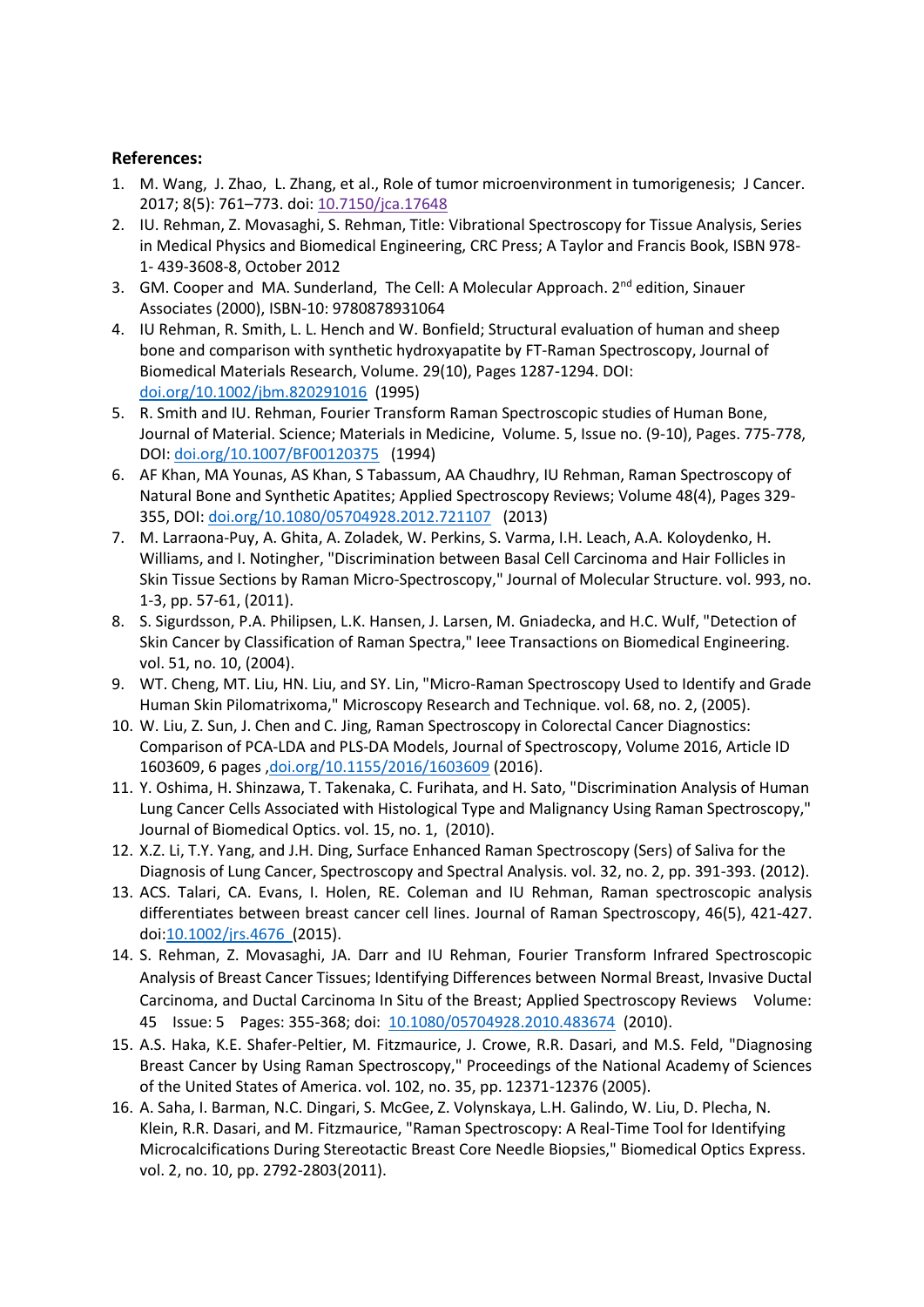- 17. A.S. Haka, K.E. Shafer, M. Fitzmaurice, R.R. Dasari, and M.S. Feld, "Distinguishing Type Ii Microcalcifications in Benign and Malignant Breast Lesions Using Raman Spectroscopy," Laboratory Investigation. vol. 82, no. 1, 36A-36A (2002).
- 18. G. Shetty, C. Kendall, N. Shepherd, N. Stone, and H. Barr, "Raman Spectroscopy: Elucidation of Biochemical Changes in Carcinogenesis of Oesophagus," British Journal of Cancer. vol. 94, no. 10, (2006).
- 19. M. Ogawa, Y. Harada, Y. Yamaoka, K. Fujita, H. Yaku, T. Takamatsu, Label-free biochemical imaging of heart tissue with high-speed spontaneous Raman microscopy, Biochem Biophys Res Commun.; 382(2):370-4. doi: 10.1016/j.bbrc.2009.03.028. Epub (2009).
- 20. A. Chaichi, A. Prasad, MR Gartia, Raman spectroscopy and microscopy applications in cardiovascular diseases: from molecules to organs, Biosensors (Basel) 8(4): 107, doi: 10.3390/bios8040107 (2018).
- 21. NJ. Bauer, F. Hendrikse, WF. March, In vivo confocal Raman spectroscopy of the human cornea, Cornea, 18(4):483-8. (1999)
- 22. R. Erckens, F. Jongsma, J. Wicksted, F. Hendrikse, W. March, M. Motamedi, Raman Spectroscopy in Ophthalmology: From Experimental Tool to Applications In Vivo. Lasers in medical science. 16. 236-52. Doi: 10.1007/PL00011360 (2001)
- 23. D. Sheng *et al.*, "A study of structural differences between liver cancer cells and normal liver cells using FTIR spectroscopy," *J. Mol. Struct.*, vol. 1099, pp. 18–23, (2015).
- 24. P. R. Palaniappan and V. Vijayasundaram, FTIR study of arsenic induced biochemical changes on the liver tissues of fresh water fingerlings Labeo rohita, *Rom J Biophys*, vol. 18, pp. 135-144, (2008).
- 25. Z. Cheng, C. Namhyun, R. Wang, S. Lee, K. Moon, SY. Yoon, L. Chen, J. Choo, Simultaneous Detection of Dual Prostate Specific Antigens Using Surface-Enhanced Raman Scattering-Based Immunoassay for Accurate Diagnosis of Prostate Cancer, ACS Nano, 11 (5), 4926-4933 DOI: 10.1021/acsnano.7b01536 (2017).
- 26. RE. Kast, SC. Tucker, K. Killian, M, Trexler, KV. Honn, GW. Auner, Emerging technology: applications of Raman spectroscopy for prostate cancer, Cancer and Metastasis Reviews, Volume 33, Issue 2–3, pp 673–693[, doi.org/10.1007/s10555-013-9489-6](https://doi.org/10.1007/s10555-013-9489-6) (2014).
- 27. S. Feng, J. Pan, Y. Wu, D. Lin, Y. Chen, G. Xi, J. Lin, and R. Chen, "Study on Gastric Cancer Blood Plasma Based on Surface-Enhanced Raman Spectroscopy Combined with Multivariate Analysis," Science China-Life Sciences. vol. 54, no. 9, pp. 828-834 (2011).
- 28. 16. T. Kawabata, H. Kikuchi, S. Okazaki, M. Yamamoto, Y. Hiramatsu, J. Yang, M. Baba, M. Ohta, K. Kamiya, T. Tanaka, and H. Konno, "Near-Infrared Multichannel Raman Spectroscopy with a 1064 Nm Excitation Wavelength for Ex Vivo Diagnosis of Gastric Cancer," Journal of Surgical Research. vol. 169, no. 2, pp. E137-E143 (2011).
- 29. MS. Bergholt; K. Lin; W. Zheng; Z. Huang; D. Lau, In vivo, real-time, transnasal, image-guided Raman endoscopy: defining spectral properties in the nasopharynx and larynx, J. of Biomedical Optics, 17(7), [doi.org/10.1117/1.JBO.17.7.077002](https://doi.org/10.1117/1.JBO.17.7.077002) (2012).
- 30. SA. Mian, C. Yorucu, MS. Ullah, IU Rehman, Raman spectroscopy can discriminate between normal, dysplastic and cancerous oral mucosa: a tissue-engineering approach. Journal of Tissue Engineering and Regenerative Medicine. doi[:10.1002/term.2234](http://dx.doi.org/10.1002/term.2234) (2016).
- 31. SA. Mian, H. Colley, MH. Thornhill, IU Rehman, Development of a dewaxing protocol for tissueengineered models of the oral mucosa used for Raman spectroscopic analysis. Applied Spectroscopy Reviews, 49(8), 614-617. doi[:10.1080/05704928.2014.882348](http://dx.doi.org/10.1080/05704928.2014.882348) (2014).
- 32. A. Shapiro, O.N. Gofrit, G. Pizov, J.K. Cohen, and J. Maier, "Raman Molecular Imaging: A Novel Spectroscopic Technique for Diagnosis of Bladder Cancer in Urine Specimens," European Urology. vol. 59, no. 1, pp. 106-112. (2011)
- 33. M.F.K. Fung, M.K. Senterman, N.Z. Mikhael, S. Lacelle, and P.T.T. Wong, "Pressure-Tuning Fourier Transform Infrared Spectroscopic Study of Carcinogenesis in Human Endometrium," Biospectroscopy. vol. 2, no. 3, (1996).